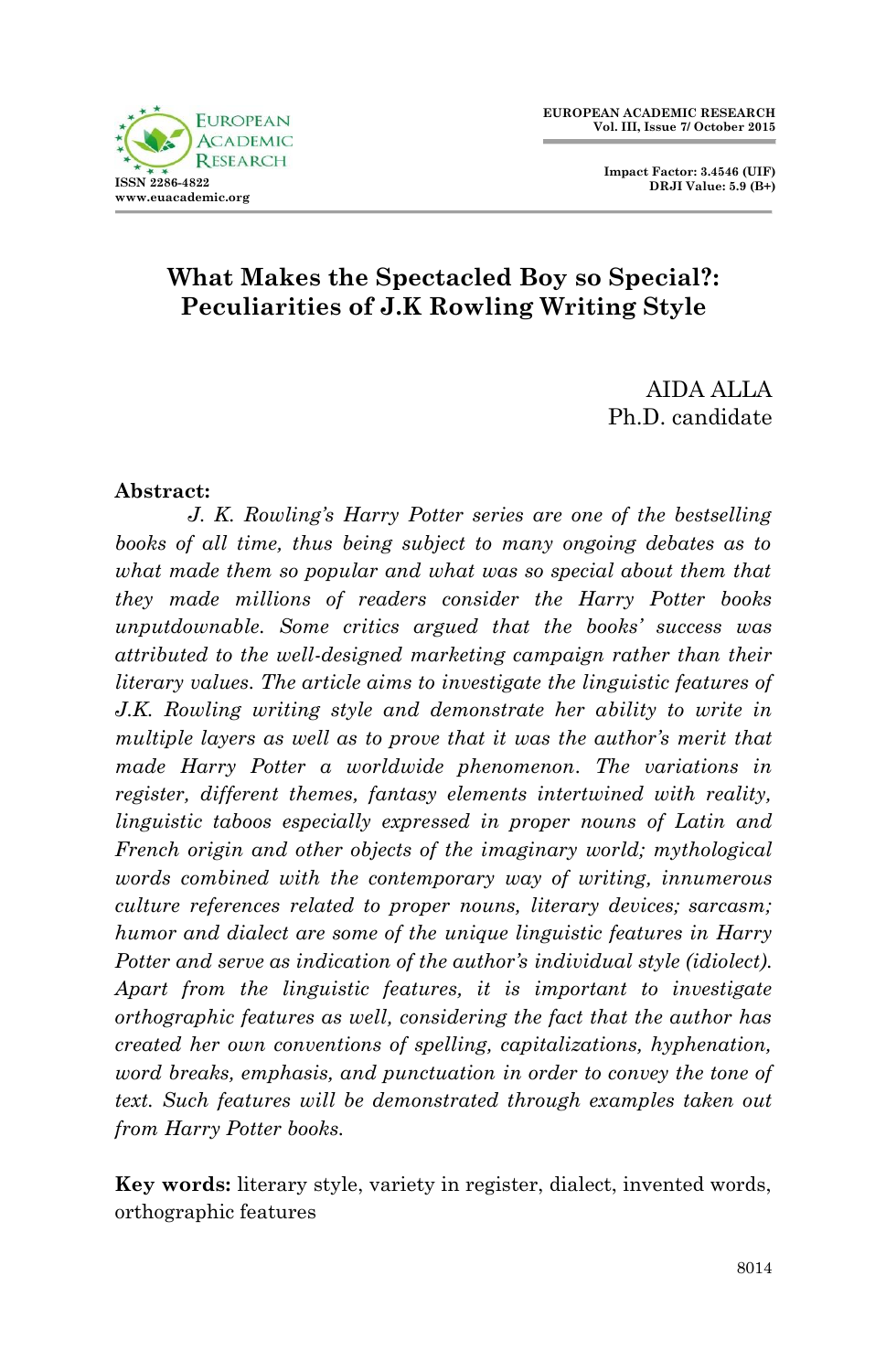# **I. INTRODUCTION**

J. K. Rowling is the author behind the Harry Potter phenomenon, a series of seven fantasy novels which made her one of the most well-known contemporary authors. Rowling created the character of Harry Potter while travelling on a train in 1990 but did not actually complete the first Harry Potter book, *Harry Potter and the Philosopher's Stone* (*PS*) until 1995. It was published in 1997 by Bloomsbury Press, London and in 1998, in the United States of America, by Scholastic as *Harry Potter and the Sorcerer's Stone* (Nel, 2001: 7-22). Since then, the world has seen six other fantasy books just as remarkable as the first one.

Some critics argued that the books' success was due to a well-designed marketing campaign. Even if this was the case, the strategic marketing campaign would have worked only for the first book, not for all of them. Based on this understanding, the article aims to investigate on the linguistic features of J.K. Rowling writing style and demonstrate her ability to write in multiple layers. The variations in register, different themes, fantasy elements intertwined with reality, linguistic taboos especially expressed in proper nouns of Latin and French origin and other objects of the imaginary world; mythological words combined with contemporary way of writing, innumerous culture references related to proper nouns, literary devices; sarcasm; humor and dialect are some of the distinctive linguistic features in Harry Potter and serve as indication of the author's individual style (idiolect).

Apart from the linguistic features, it is important to investigate orthographic features as well, considering the fact that the author has created her own conventions of spelling, capitalizations, hyphenation, word breaks, emphasis, and punctuation. Such features will be demonstrated through examples taken out from the first three Harry Potter books.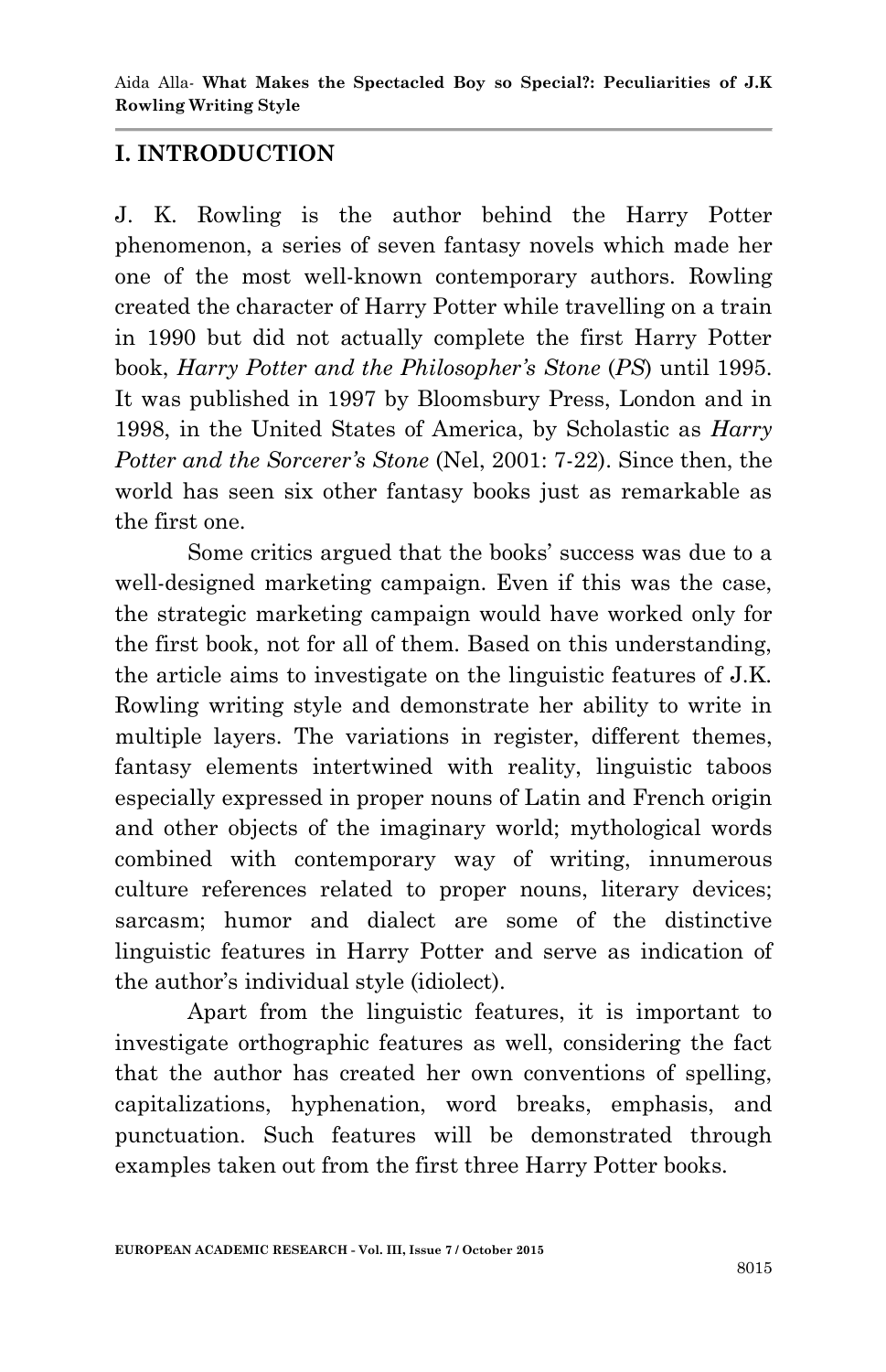## **II. EXPLANATION OF THE TERM "LITERARY STYLE"**

*Style* derives from the Latin word *stylus* meaning stake or pointed instrument for writing, and modern meanings are an extension of this. The most relevant definition taken out from the Oxford English Dictionary is: "The manner of expression, characteristic of a particular writer (hence of an orator) or of a literary group or period; a writer's mode of expression considered in regard to clearness, effectiveness, beauty, and the like" (quoted in Hawthorn, 2000: 344).

Abrams (1993: 203; emphasis in original) defines style as "the manner of linguistic expression in prose or verse  $-$  it is *how* speakers or writers say whatever it is that they say". Here *how,* which is emphasized by Abrams, refers to the technique or craft of writing. Abrams's definition emphasizes the linguistic approach of style. There are a few ways of looking at style and talking about style; the linguistic focus is a main one.

Different scholars provide different definitions of what stylistics refers to. Some definitions proposed by stylisticians are as follows: Stylistics, simply defined as the (linguistic) study of style … literary stylistics has, implicitly or explicitly, the goal of explaining the relation between language and artistic function … The aim of literary stylistics is to relate the critic's concern of aesthetic appreciation with the linguist's concern of linguistic description. (Leech and Short, 1981: 13) Stylistics is a method of textual interpretation in which primacy of place is assigned to *language*. (Simpson, 2006: 2) Stylistics is the discipline which studies linguistic style.

According to Abrams, stylistics, more strictly known as literary stylistics or linguistic stylistics, is a *linguistic* approach to style or an approach that focuses on the linguistic properties of a writer's style of a literary text. Stylistics, simply defined as the (linguistic) study of style … literary stylistics has, implicitly or explicitly, the goal of explaining the relation between language and artistic function … The aim of literary stylistics is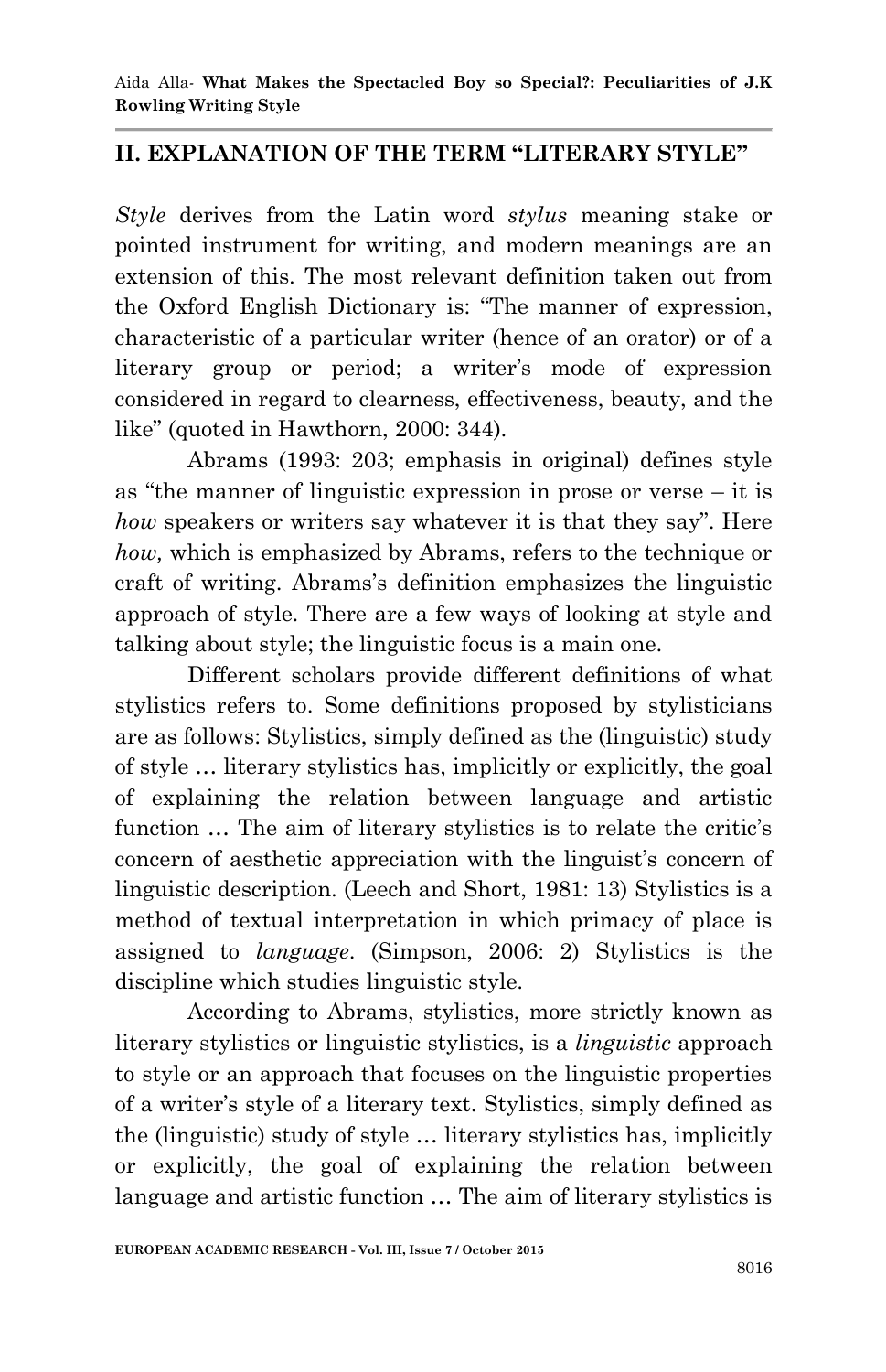to relate the critic's concern of aesthetic appreciation with the linguist's concern of linguistic description. (Leech and Short, 1981: 13). Stylistics is a method of textual interpretation in which primacy of place is assigned to language. (Simpson, 2006: 2)

Toolan indirectly refers to stylistics by posing the question while referring to Hemingway's works: Why these word-choices, clause-patterns, rhythms and intonations, contextual implications, cohesive links, choices of voice and perspective and transitivity, etc. etc., and not any of the others imaginable? Conversely, can we locate the linguistic bases of some aspects of weak writing, bad poetry, the confusing and the banal? Stylistics asserts we should be able to, particularly by bringing to the close examination of the linguistic particularities of a text an understanding of the anatomy and functions of the language. (Toolan, 1998: viii-ix)

# **III. STYLISTIC ANALYSIS OF J.K ROWLING WRITING STYLE**

## **Invented words**

Sometimes, when no other pre-existing name will do, Rowling invents her own. In a 1999 radio interview, Rowling said, "I'm big on names. I like names, generally…some of them are invented…but I also collect them from all kinds of places, maps, street names, names of people I meet, books on saints." (http://www.quick-quote-quill.org/articles/1999/1099-

connectiontransc.html) Following is a list of the most frequently used invented words. It is important to stress that the list is much longer that that but considering the space constrains of this paper, only a few of them are listed:

> A Squib, also known as a wizard-born, is a non-magical person who is born to at least one magical parent. Squibs are, in essence, 'wizard-born Muggles.' They are rare and are looked upon with a degree of disdain by some witches and wizards, particularly pure-bloods. Muggle-born witches and wizards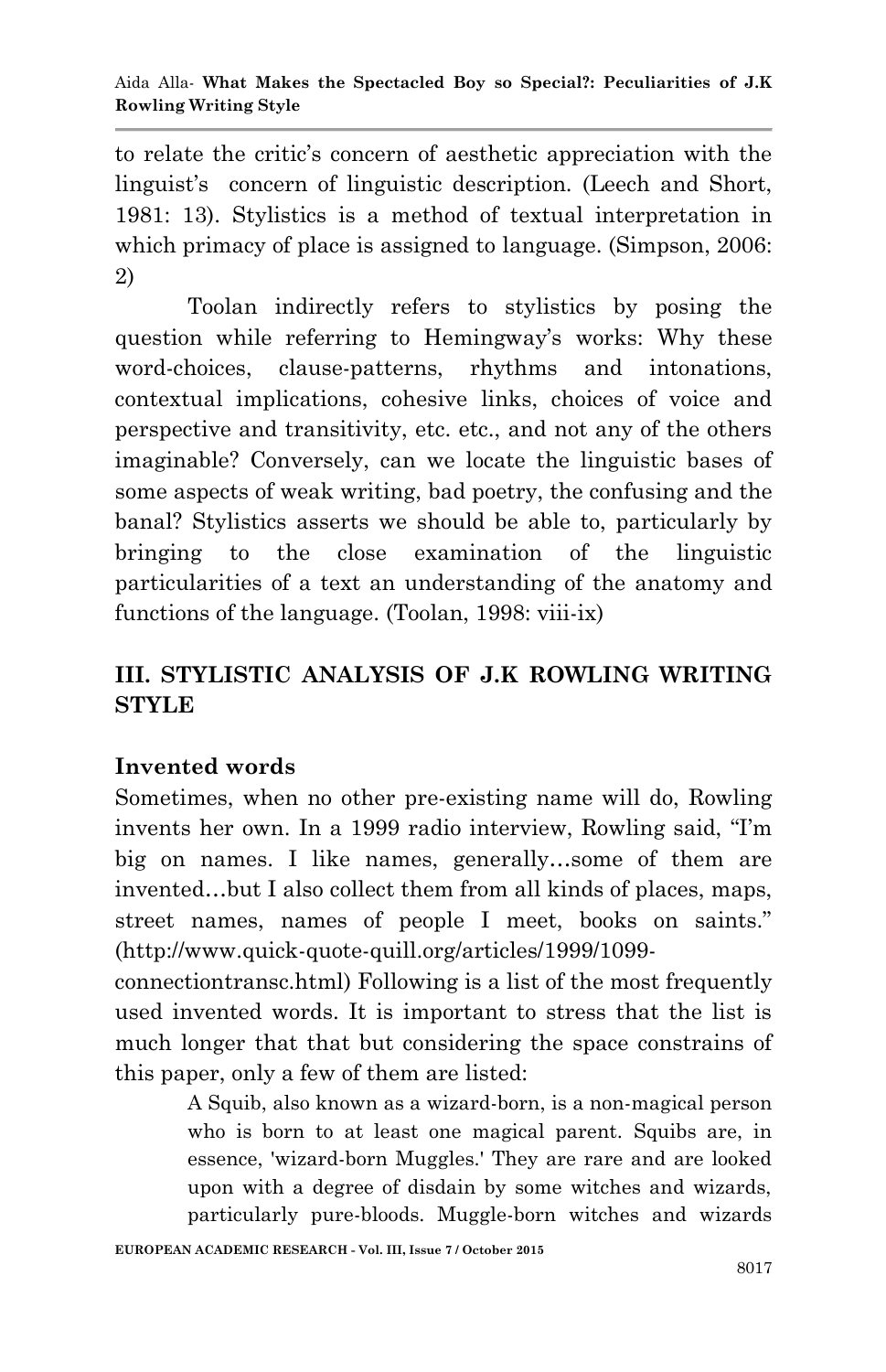are descended from Squibs who married Muggles: the magical ability unexpectedly resurfaces after many generations. (http://harrypotter.wikia.com/wiki/muggles)

Mudblood is a highly derogatory term for a Muggle-born wizard or witch; that is, individuals with no wizarding parents or grandparents. There does not appear to be any difference in the magical power of Muggle-borns compared to those who are pure-blood or half-blood, but those prejudiced against Muggleborns consider them to be of "lower breeding" or worth, and undeserving of magic. (http://harrypotter.wikia.com/wiki/Mudblood)

A Muggle is a person who is born into a non-magical family and is incapable of performing magic. Most Muggles are not aware that magic exists at all and that those with it have organised their own society largely separate from the Muggle world. (http://harrypotter.wikia.com/wiki/Muggle)

Quidditch is a wizarding sport played on broomsticks. It is the most popular game among wizards and witches, and, according to Rubeus Hagrid, the equivalent to Muggle's passion for football. (http://harrypotter.wikia.com/wiki/Quidditch)

A Horcrux is a powerful object in which a Dark wizard or witch has hidden a fragment of his or her soul for the purpose of attaining immortality. (http://harrypotter.wikia.com/wiki/Horcrux)

**Humour** is a third key linguistic tool Rowling uses to embed the magical culture. Humour helps build culture because it ―characterize[s] the group to its members and can … be used to identify the group" (Fine and de Soucey 2). *Harry Potter* contains a great deal of wizard-specific humour, often through Ron's dialogue. One feature in a joking culture is "set[ting] boundaries in contrast to those who are defined as external to the group" (6). Ron does just this when he teases Hermione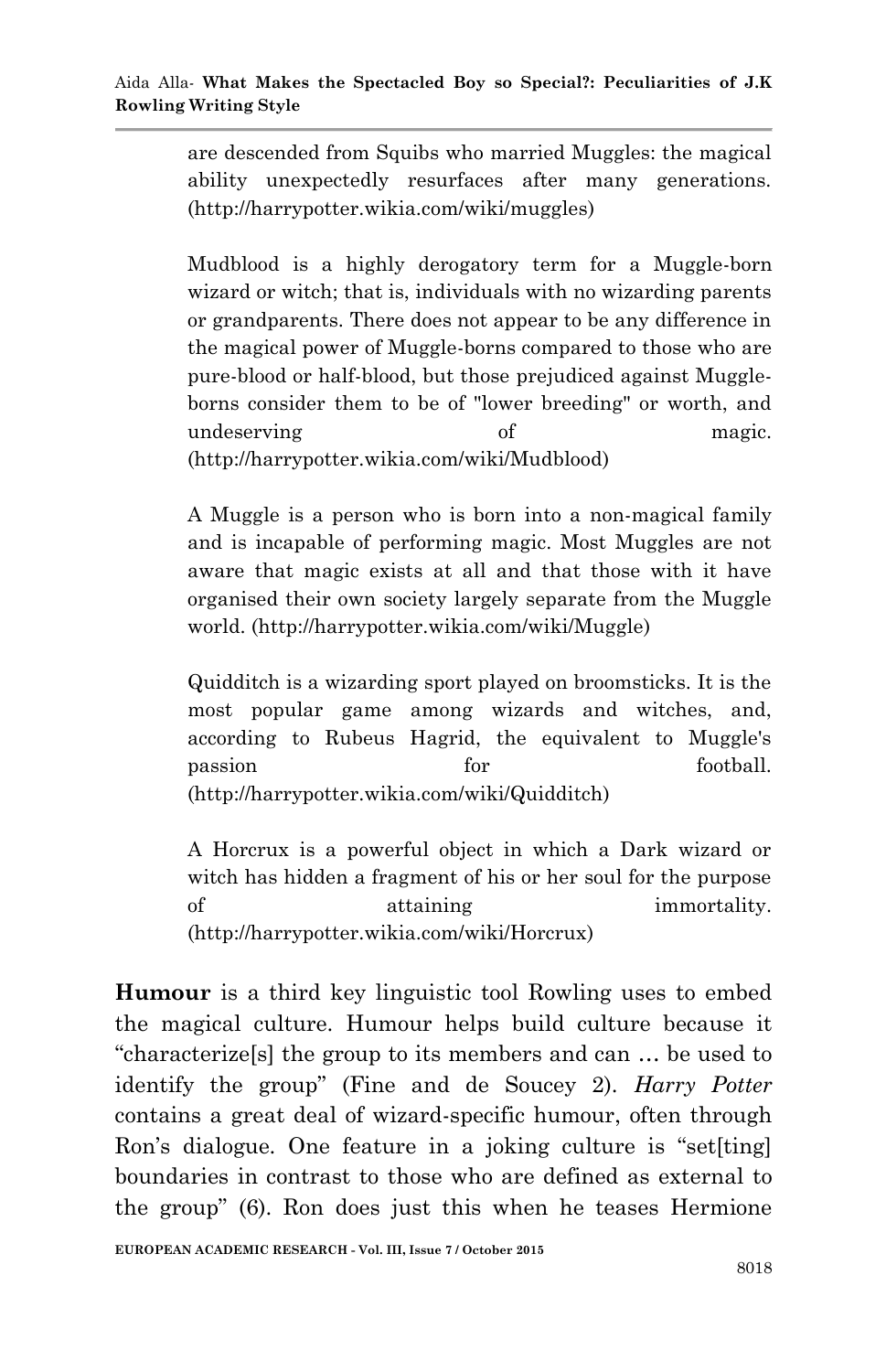about her family ski trip (a hobby unknown to wizards) and describes it as "Muggles strapping narrow strips of wood on to their feet to slide down mountains‖ (*Order of the Phoenix* 399). This joke emphasizes Ron's inexperience with this 'external' group's hobby, thus reinforcing his membership in the wizard culture.

### **Variations in register**

A register is a set of connected linguistic practices that are associated with a group of speech situations in a speech community, or with an institution in a speech community. We might speak of a more formal style of English, where we use grammar that is more complex (i.e., more embedded clauses), words that are more Latinate, and pronunciation that is more fully articulated. (Kiesling, 2011: 97) Readers can notice lots of examples of register variation throughout Harry Potter books, ranging from the most formal style; to substandard English. Following are some examples of such variations.

## **Presence of technical sub-texts:**

# HOGWARTS SCHOOL of WITCHCRAFT and WIZARDRY UNIFORM

First-year students will require:

- 1. Three sets of plain work robes (black)
- 2. One plain pointed hat (black) for day wear
- 3. One pair of protective gloves (dragon hide or similar)
- 4. One winter cloak (black, silver fastenings)
- Please note that all pupils' clothes should carry name tags.

Students may also bring an owl OR a cat OR a toad PARENTS ARE REMINDED THAT FIRST YEARS ARE NOT ALLOWED THEIR OWN BROOMSTICKS.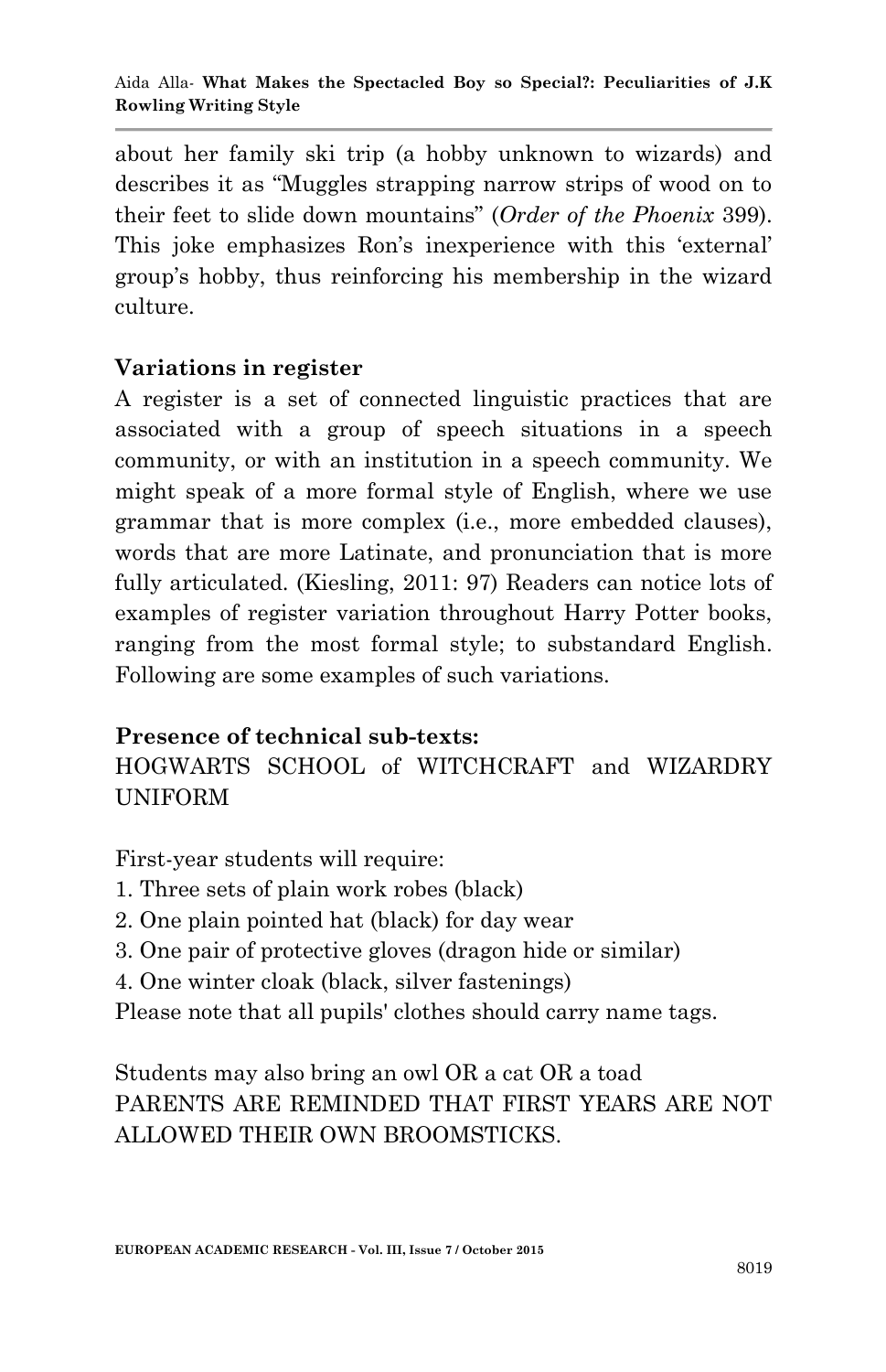As noticed from the example above, this extract is very distinct from the rest of the text in that it resembles a notice board which informs the students about the school's regulation. As such the style of writing must fit with the purpose of the text. Modal verbs of permission and semi-modal verbs of prohibition are present in this extract. Additionally, it can be noticed that there is a lack of adjectives and emotional words.

## **Presence of formal style:**

When students converse with their professors they are careful with choosing words and being respectful by using titles in front of their names or surnames such as Mr. Sir, Madam, Master, Professor, etc. At the grammatical level, it can be noticed that there are no short forms of negations and the register is very formal as compared to the vernacular style they use when they chat with each other. Following is an example of such style:

> ‗Excuse me, Professor Flitwick, could I borrow Wood for a moment?' Harry stood up. "Sir -- Professor Dumbledore? Can I ask you something?"

As noticed from the sentences above, the requests are expressed in a formal style.

# **Sub-standard English expressed through Hagrid's dialect speech**

According to www.dictionaly.reference.com a dialect is a variety of a language that is distinguished from other varieties of the same language by features of phonology, grammar, and vocabulary, and by its use by a group of speakers who are set off from others geographically or socially. The second meaning from the same soruce is: a provincial, rural, or socially distinct variety of a language that differs from the standard language, especially when considered as substandard. Dialect is present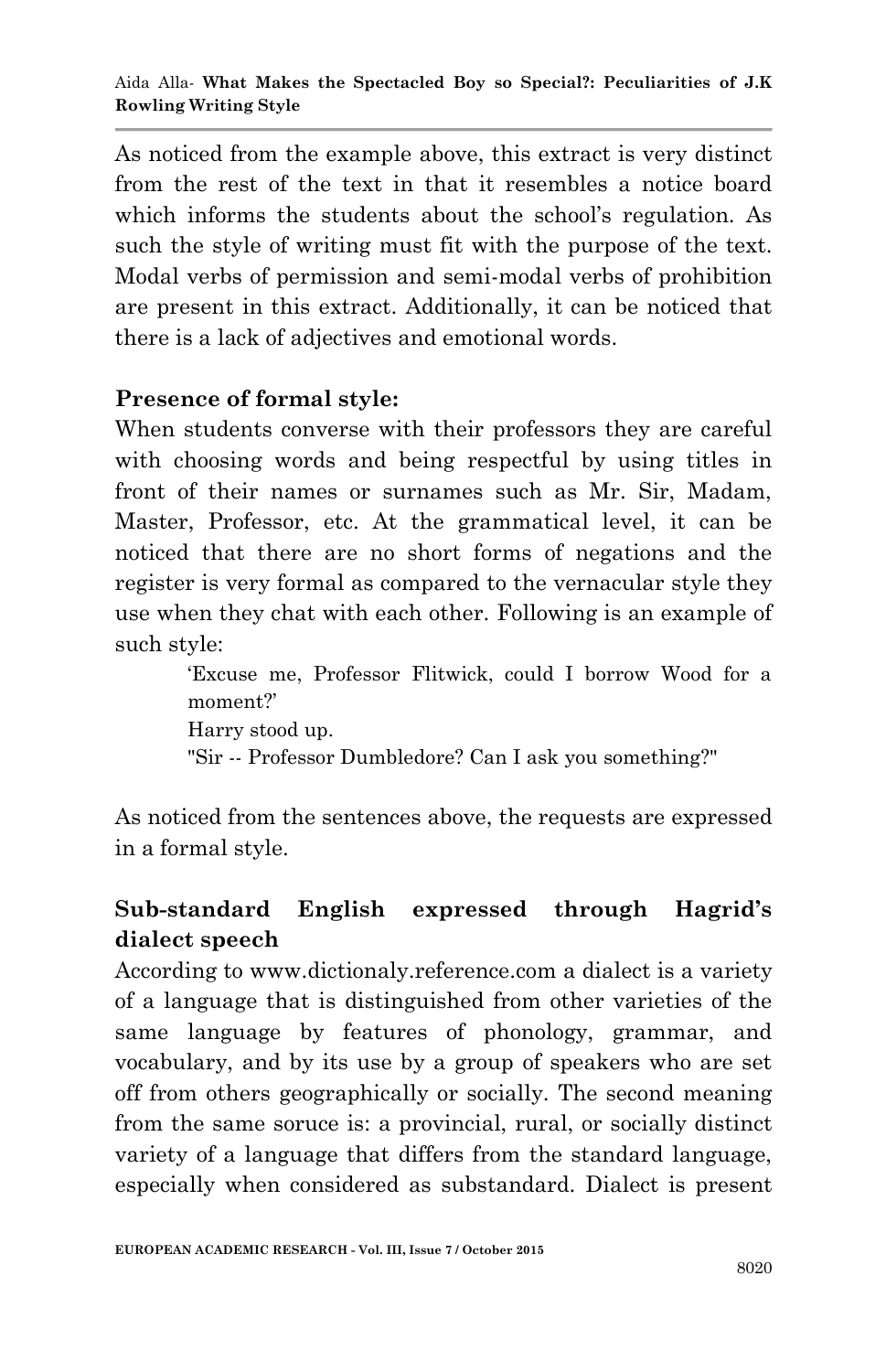in the series through Rubeus Hagrid's speech, one of the books' most interesting charecters. Hagrid has a very intersting personality, being a formidable, but kind-hearted person. Rubeus Hagrid's speech can be considered sub-standard English. Some of the most prominent aspects of Rubeus Hagrid's dialect are alternative spellings and apostrophes indicating omitted vowels and consonants.

### **Examples of Hagrid's dialect:**

"Now, yer mum an' dad were as good a witch an' wizard as I ever knew. Head boy an' girl at Hogwarts in their day! Suppose the myst'ry is why You-Know-Who never tried to get 'em on his side before... probably knew they were too close ter Dumbledore.

"A wizard, o' course," said Hagrid, sitting back down on the sofa, which groaned and sank even lower, "an' a thumpin' good'un, I'd say, once yeh've been trained up a bit. With a mum an' dad like yours, what else would yeh be. An' I reckon it's abou' time yeh read yer letter."

The presence of this linguistic feature, namely Hagrid's dialectal way is a distinctive feature of his upbringing and lack of education.

| Hagrid's expressions | Interpretation                                   |
|----------------------|--------------------------------------------------|
| Blimey               | mild form of exclamation                         |
| bong-sewer           | mispronunciation of the French word for<br>hello |
| budge up             | move over                                        |
| Chappie              | chap, person, gentleman                          |
| Codswallop           | cow manure - mild exclamation                    |

**Phrases and words common to Hagrid's speech:**

**Hagrid uses a contraction of (in') leaving off the (g) in the standard ending (ing):** 

| anything | anythin' |
|----------|----------|
| behaving | behavin' |
| asking   | askin'   |
| Biding   | bidin'   |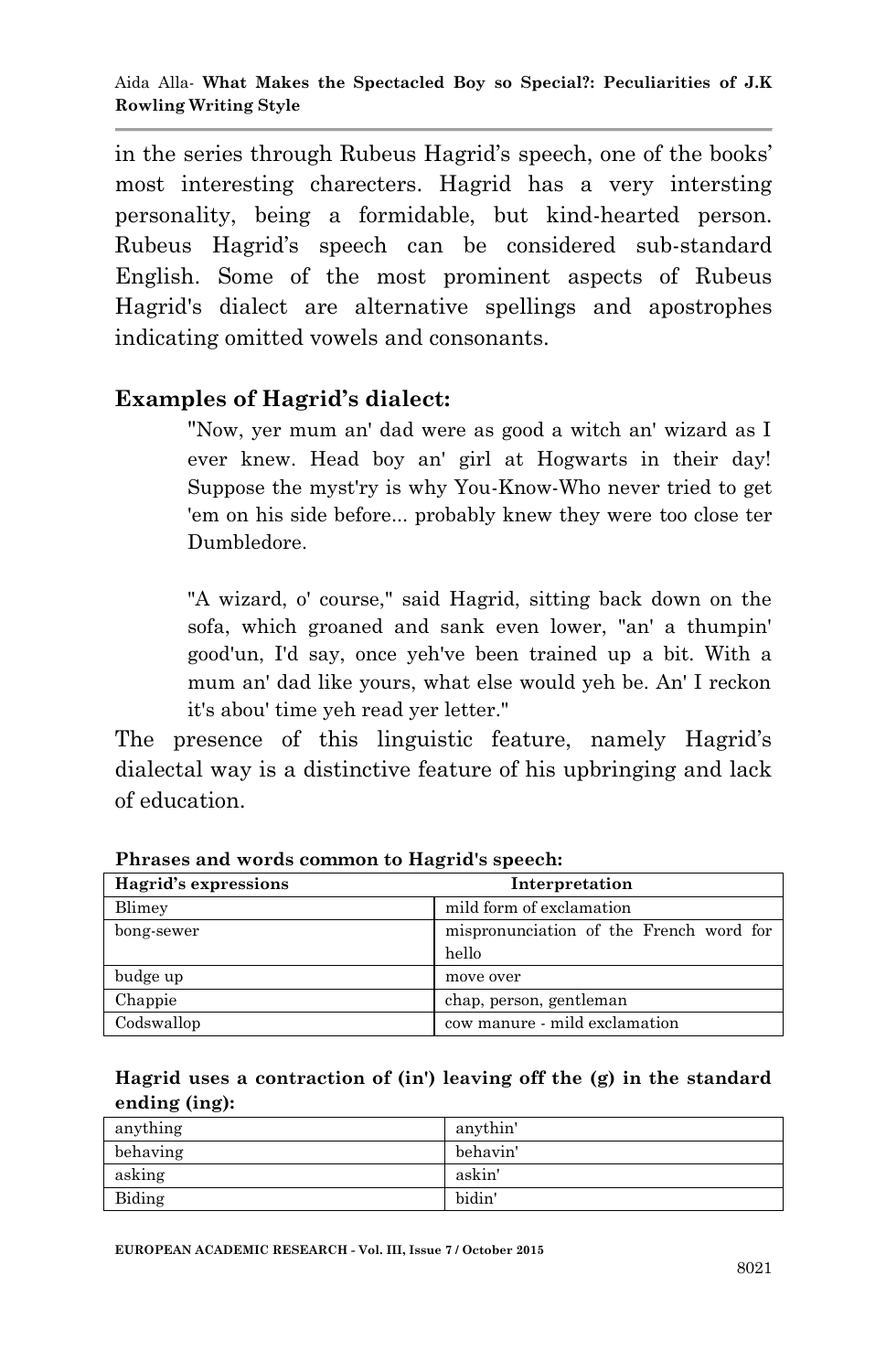Aida Alla*-* **What Makes the Spectacled Boy so Special?: Peculiarities of J.K Rowling Writing Style** 

| Other contracted words. |          |
|-------------------------|----------|
| because                 | 'cause   |
| does not                | doesn'   |
| because                 | ʻcos     |
| different               | diffrent |
| don't know              | Dunno    |
| are not                 | aren'    |
| apart                   | apar'    |

**Other contracted words:**

#### **References to Mythology**

A myth is a story with traditional roots that uses symbols and imagery to express ideas, mysteries and truth. Although today's western cultures do not interpret myths literally, they are still believed to hold real meaning metaphorically, morally and symbolically. J.K. Rowling draws heavily from mythology, legend and folklore, expressing modern ideas and social morals to the newest generation of readers. She reinvents the old myths through a pattern of surprise twists and a reversal of expectations that reveal the author's own perspective and contemporary ethos. Centaurs, a magical creature whose head, torso and arms appear to be human and are joined to a horse's body, are among the mythological creatures included in Harry Potter. Despite possessing 'human intelligence', centaurs are classified as Beasts by the Ministry of Magic, at their own request, as they were unhappy at having to share being status with hags and vampires.

Another mythological creature in Harry Potter is Fawkes, the phoenix who was owned by Albus Dumbledore. Fawkes lived with Dumbledore at Hogwarts Castle for a large part of his life. He was instrumental in helping Harry Potter defeat the Serpent of Slytherin, bringing the Sword of Gryffindor, blinding the basilisk and saving Harry from the venom. The most startling of the phoenix's abilities is its ability to regenerate itself. It periodically bursts into flames when its body becomes old, and rises from the ashes as a newborn chick. The presence of such a bird in the series is the symbol of persistence and bravery.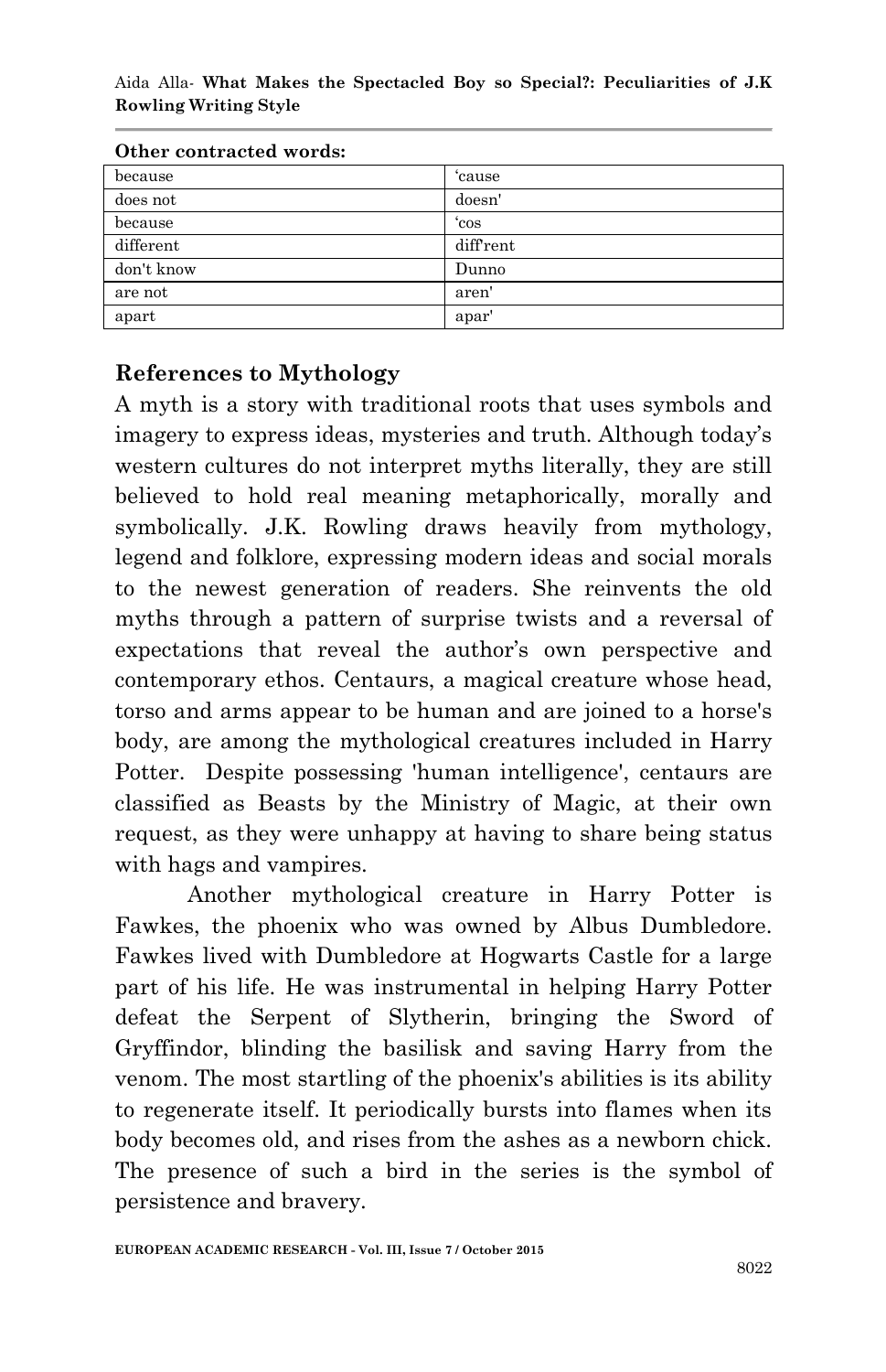### **Latin and French words**

It is no secret that the Harry Potter series is heavily influenced by the classics. JK Rowling studied Latin as a subsidiary subject at the University of Exeter, and often draws upon classical myth, rhetoric, and nomenclature in her writing. J.K. Rowling also infuses Latin and French, the two languages she studied at Exeter, throughout the stories. Proper names and magical spells are often the result of Rowling's playful use of both Latin and French vocabularies. Draco Malfoy, for example, is a good illustration. His first name is Latin for serpent. As a member of Slytherin House, whose emblem is a snake, Draco's name is fitting. It also works to suggest his dark side, as snakes have long been associated with death, danger and evil. Draco's last name is equally appropriate, as *mal foy* means bad faith in French. In particular, Rowling usually draws her magical words from classical Latin. Following is a list of Latin-rooted spells.

> *Accio*: this summoning spell literally means 'I summon' or 'I fetch'

> *Confundo*: this spell, used to confuse an opponent, literally means 'I stir up', 'I confuse', or 'I bring an end to by upsetting'. The range of translations reflects the scope of the spell, which can be used either to effect mild or fatal confusion

> *Crucio*: this translates as, 'I torture'. This spell is used to cast the Cruciatus curse, a torturing spell that is one of the three unforgivable curses in *Harry Potter*.

> *Expelliarmus*: a disarming charm. The word is a combination of the Latin *expellere*, meaning ‗to drive or force out', and *arma*, meaning weapon.

> *Lumos*: a mock-Greek adaptation of the Latin *lumen*, meaning light'. Used as a wand-lighting charm.

> *Petrificus Totalus*: a full body-binding curse. This is another of Rowling's blends. Although *petrificus* is not a Latin word, the Greek borrowing *petra* means rock. The suffix *–ficus*, which ascribes a sense of making or becoming to its headword, is very common in Latin. In Modern English, this sense of the affix *–fic* is still present in words like *terrific*,*certificate*,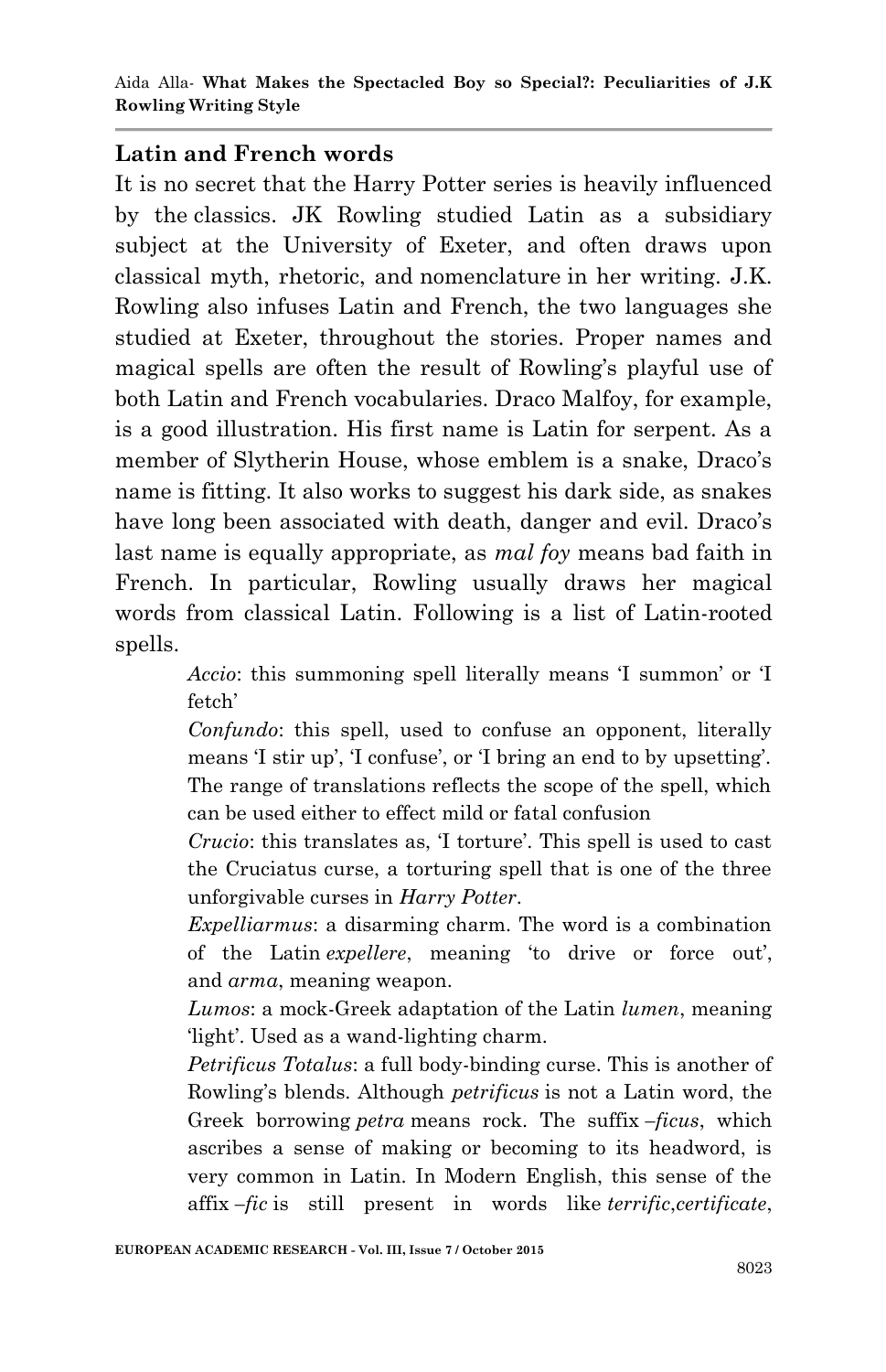or *mummification*. Totalus is an alteration of Latin *totalis* 'total'.

## **Playfulness with words**

One significant aspect of language in the Harry Potter books is J. K. Rowling's sense of playfulness. Who can doubt this important element, when even in the opening pages of book one she wrote these words of Professor McGonagall that describe Harry Potter:

> ―He'll be famous—a legend—I wouldn't be surprised if today was known as Harry Potter day in the future—there will be books written about Harry—every child in our world will know his name!" (Sorcerer's Stone, 13).

These words and the subsequent references to Harry's celebrity stature throughout book two have, of course, become a prophecy fulfilled, though their original intent was surely a playful one. (Whited, 2002: 293). In names, in the coining of new words, and in Rowling's descriptions of the magical place the reader enters upon opening the covers of her books, she displays a keen sense of language's ability to amuse. Who can leave the world of Harry Potter without fond memories of Diagon Alley, or without a smile for Cornelius Fudge in his pin-striped robes? The playful titles of magical ministries are found comically pompous by the readers. Likewise, the pin-striped robes, the acid green pen, and the tartan dressing gown that make their appearances in the books show the aothor's fine style to create humor and entertainment.

### **Suprasegmental features - Orthographic peculiarities**

According to Nord, the suprasegmental features of a text are all those features of text organization which overlap the boundaries of any lexical or syntactical segments, sentences, and paragraphs, framing the phonological "gestalt" or specific "tone" of the text.  $(2005 \t131)$  The particular framing of a text depends, first and foremost, on the medium by which the text is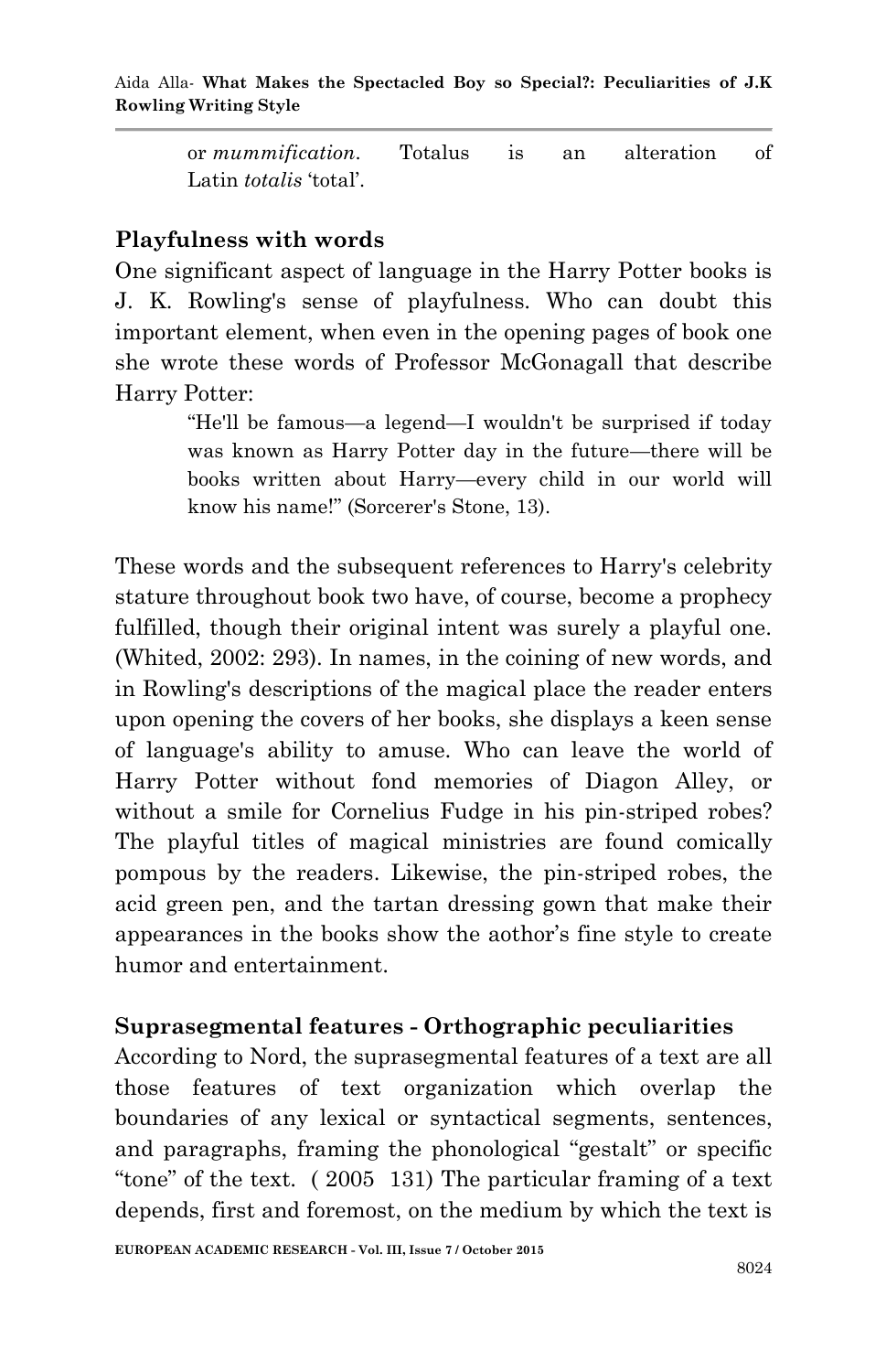transmitted. In written texts, the suprasegmental features are signaled by optical means, such as italics, spaced or bold type, quotation marks, dashes and parentheses, etc .In spoken texts, the suprasegmental features are signaled by acoustic means, such as tonicity, modulation, variations in pitch and loudness, etc. (ibid)

The layout of the text (e.g. the combination of text and photos, type area, or the choice of types for titles or paragraph headings), which sometimes has an effect on the suprasegmental features (e.g. representation of long pauses by wider spaces between paragraphs) is assigned to the category of non-verbal elements, since the phonetic realization is only affected indirectly. (Nord, 2006: 132)

Apart from the linguistic novelties that J.K. Rowling presents in her Harry Potter books, what else can be noticed is the orthographic features which are diverse and can be found in all the Harry Potter books. Such features are very helpful when it comes to children's literature. When there is a shift in font or capitalization of all the letters, the readers are informed about a difference in the sentence tone.

## **Examples of suprasegmental features in Harry Potter:**

### **The change of the font:**

Intrigued, Harry flicked the envelope open and pulled out the sheaf of parchment inside. More curly silver writing on the front page said:

> Feel out of step in the world of modern magic? Find yourself making excuses not to perform simple spells? Ever been taunted for your woeful wandwork? There is an answer!

As seen from the example, the letter has been written in Edwardian Script ITC style, resembling the hand-writing and looking like a real letter.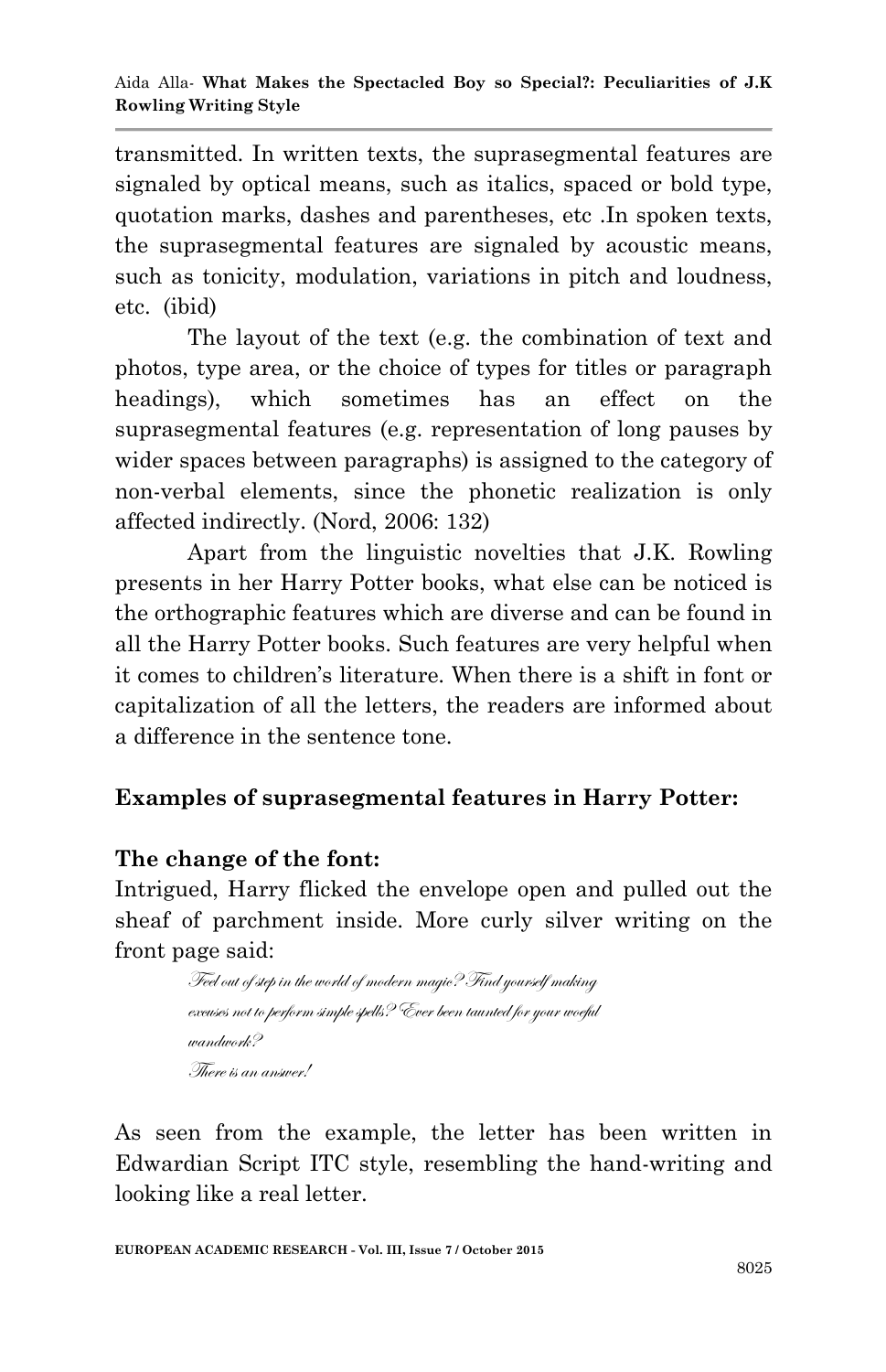### **Capitalization**

"I just wondered if I could have my book back." "GET OUT! OUT!"

There are so many cases of capitalization in Harry Potter books. Any time the tone of the conversation changes, the author resorts to capitalization to visually aid the reader of such a change.

### **Double dashes (--) and ellipses (…)**

Yeh've been singled out, an' that's always hard. But yeh'll have a great time at Hogwarts -- I did -- still do, 'smatter of fact."

Hagrid helped Harry on to the train that would take him back to the Dursleys, then handed him an envelope.

"Yer ticket fer Hogwarts, " he said. "First o' September -- King's Cross -- it's all on yer ticket. Any problems with the Dursleys, send me a letter with yer owl, she'll know where to find me.... See yeh soon,

Harry."

According to (http://www.grammarbook.com) dashes, like commas, semicolons, colons, ellipses, and parentheses, indicate added emphasis, an interruption, or an abrupt change of thought. As seen from the example above, there are two successive dashes instead of one. This is a novelty introduced by the author to me make the text more interesting for the child reader. Additionally, three successive dots indicate hesitation on the part of the speaker. Such features are very frequent in Harry Potter books. According to the same source, ellipses can express hesitation, changes of mood, suspense, or thoughts trailing off. Writers also use ellipses to indicate a pause or wavering in an otherwise straightforward sentence. Ellipses are very frequent in Harry Potter books to show hesitation and pauses.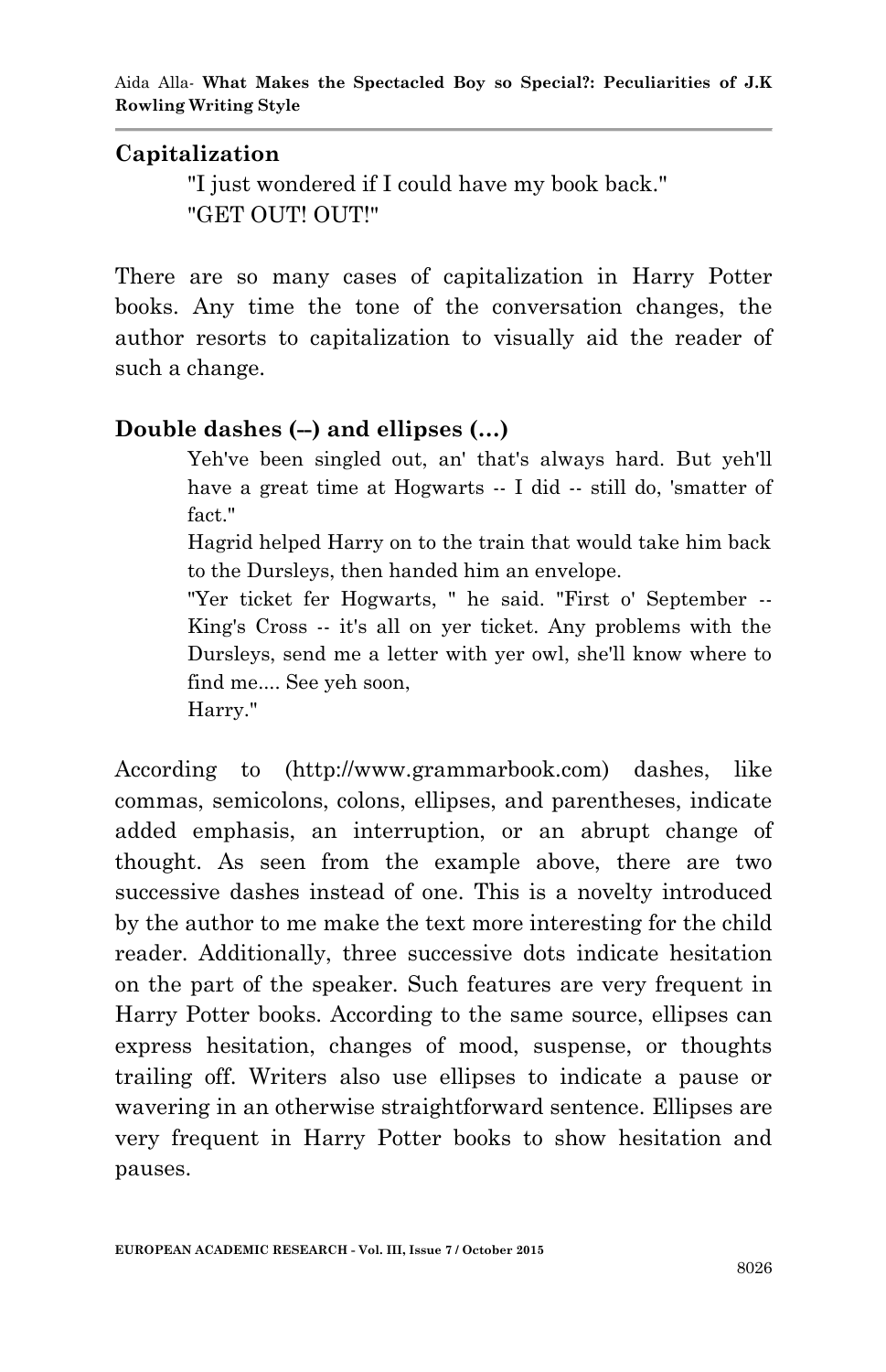### **CONCLUSIONS**

Many literary critics, religious leaders and educational authorities in the United States have criticized Ms. Rowling's work as being unliterary, unchristian and unworthy of use in schools. And the world media projects these declarations as if all Western and Eastern countries should follow suit. According to Lia Wyler<sup>1</sup>, a work should be called "unliterary" when his/her author/ess aims to write a masterpiece and ends up publishing trash. Ms. Rowling apparently set out to write a thrilling, spellbinding adventure for children and has achieved her goal. (2003: 14)

From the results of this modest study, it can be concluded that J.K Rowling utilizes a variety of styles and registers ranging from the most formal and official style to technical, colloquialisms, substandard English and sociodialects. Such variations not only served aesthetic purposes but they are indicative to the tone of the text and visually help the child readers to better understand such differences in the tone. Additionally, such styles a play pedagogical and informative role because, while reading Harry Potter, readers notice that each writing style has a functional purpose in a contextual situation.

In addition, J.K Rowling has a talent in inventing new words, especially proper nouns of magical creatures and magical objects which sometimes create a comic or sarcastic effect. Most of the proper nouns are of Latin and French origin, thus adding to the wealth of linguistic properties she offers in the books. The presence of Latin and French words make the child reader more willing to learn a foreign language since the spells are very appealing to them. Reference to mythology is another very interesting feature which adds to J.K. Rowling's encyclopedic knowledge.

**.** 

**EUROPEAN ACADEMIC RESEARCH - Vol. III, Issue 7 / October 2015** <sup>1</sup> Lia Wyler is the translator of Harry Potter into Portuguese.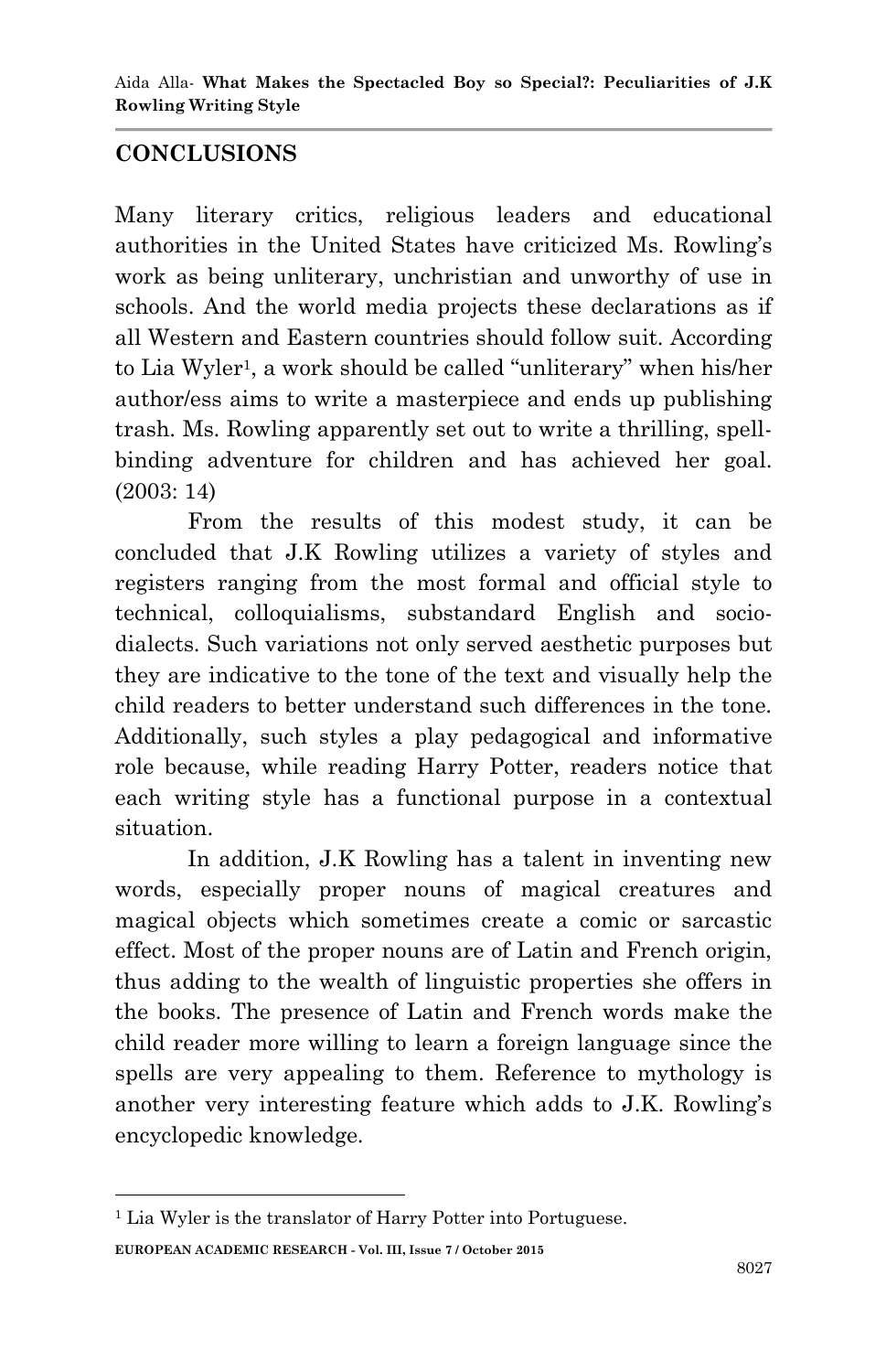Apart from the linguistic novelties that J.K. Rowling presents in her Harry Potter books, what else can be noticed is the orthographic features which are diverse and can be found in all the Harry Potter books. Such features are very helpful when it comes to children's literature. When there is a shift in font or capitalization of all the letters, or changes in punctuation system the readers are informed about a difference in the sentence tone.

### **REFERENCES**:

- Abrams, M. (1993) *A Glossary of Literary Terms*, London: Harcourt Brace Jovanovich College Publishers.
- Leech, G. & M. Short (1981) *Style in Fiction: A Linguistic Introduction to English Fiction Prose*, Landon: Longman.
- Nel, P. (2001). *J. K. Rowling's Harry Potter novels: A reader's guide.* New York: Continuum International Publishing Group.
- Nord, C.*(*2005) *Text Analysis in Translation: Theory, Methodology, and Didactic Application of a Model for Translation-Oriented Text Analysis,* Amsterdam: Rodopi.
- Hawthorn, J. (2000) *A Glossary of Contemporary Literary Theory*, London: Arnold.
- Kiesling, S. F. (2011) *Linguistic Variation and Change,*  Edinburgh*:* Edinburgh University Press.
- Puurtinen, T. (1998) *'Syntax, readability and ideology in children's literature'*, Meta 43(4).
- Toolan, M. (1998) *Language in Literature*, London: Hodder.
- Simpson, P. (2004) *Stylistics: A Resource Book for Students*, London: Routledge.
- Whited, L.A. (2002) *The Ivory Tower and Harry Potter Perspectives on a Literary Phenomenon*, Columbia and London: University of Missouri Press.